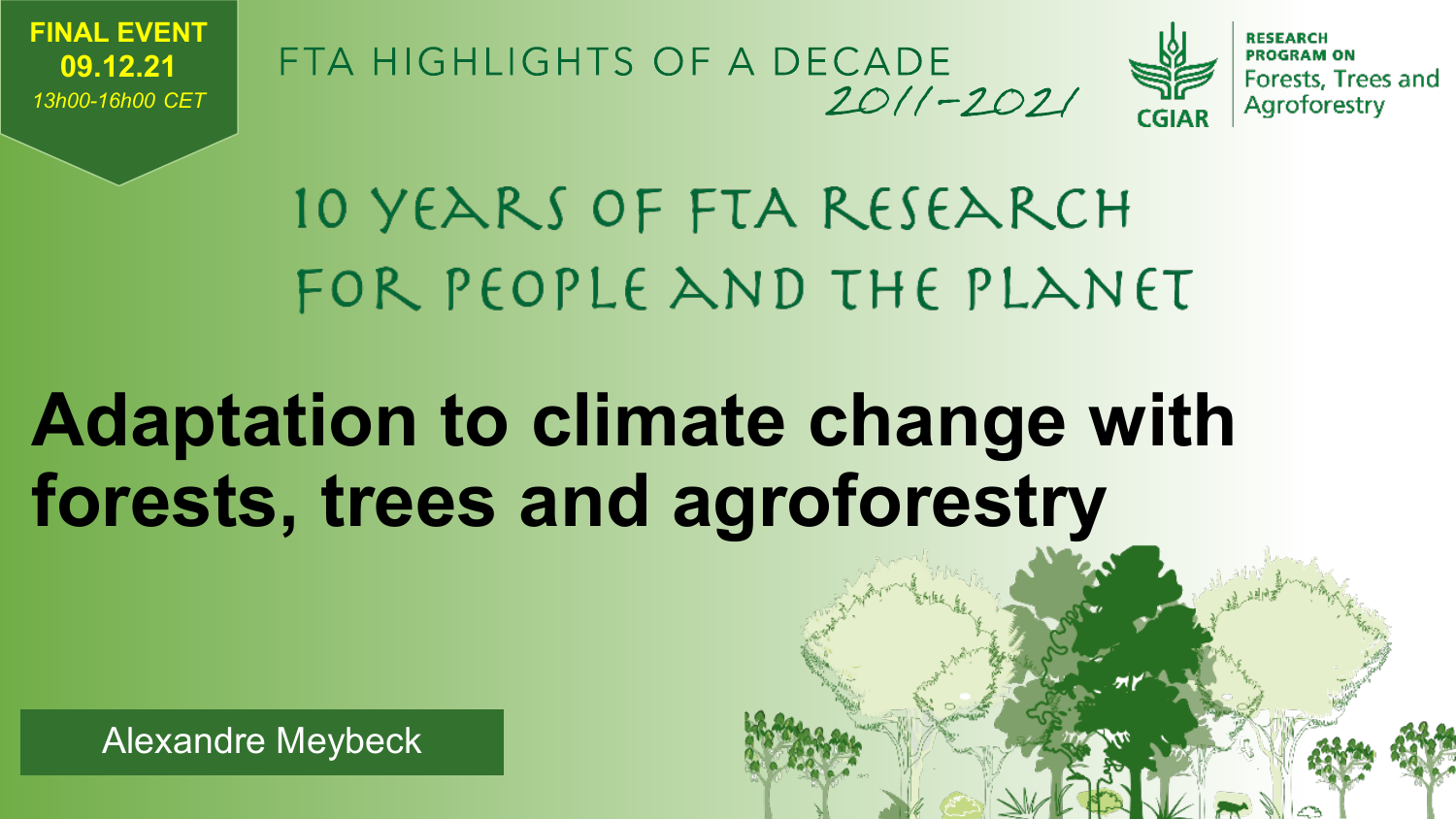



## **10 years of adaptation work in FTA**

Cancun Adaptation Framework

FTA, phase 1:

- equal importance to mitigation and adaptation
- mainstream adaptation, EbA
- jointly consider mitigation and adaptation and links to sustainable development

### FTA, phase 2: operational priority on adaptation

Glasgow pact: Urges Parties to further integrate adaptation into local, national and regional planning

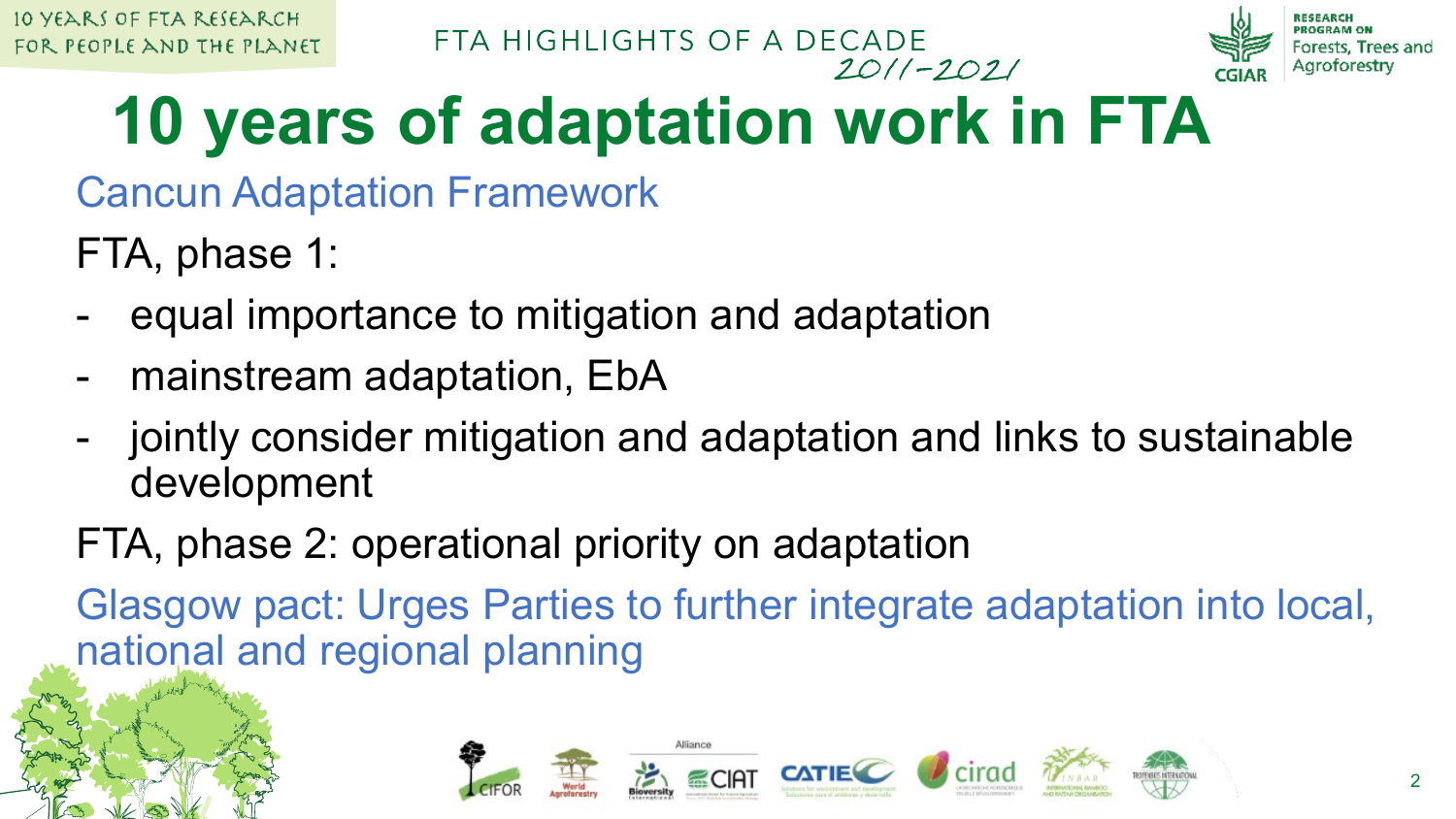10 YEARS OF FTA RESEARCH FOR PEOPLE AND THE PLANET

#### FTA HIGHLIGHTS OF A DECADE  $2011 - 2021$

## **Science for adaptation**

Multiple areas of research for adaptation in FTA :

- Relations between ecological and social systems
- Impacts of cc on forests and trees
- Suitability mapping for species of interest
- Genetic resources
- Practices: agroforestry, agroecology
- Livelihoods, gender sensitive research
- **Governance**
- Adaptation science in FTA:
	- Contribution of ecosystem services to adaptation









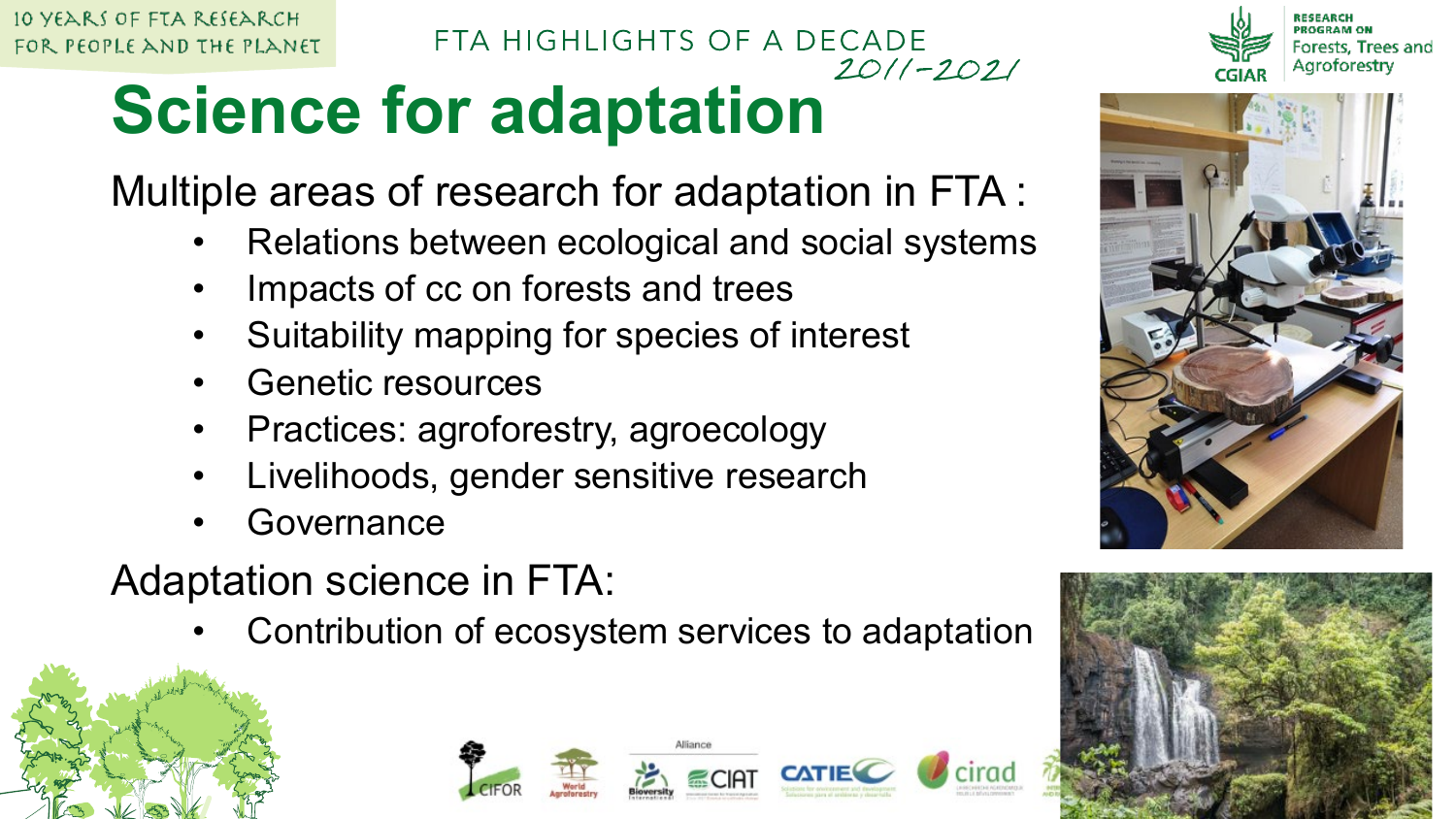



# **Evidence based adaptation**

• Vulnerability assessment methods, tools and implementation

FTA HIGHLIGHTS OF A DECADE

- Adaptation projects, EbA
	- **Landscapes**
	- Value chains
- Support to policy design
	- **Local**
	- **National**
	- **Regional** 
		- **Global**